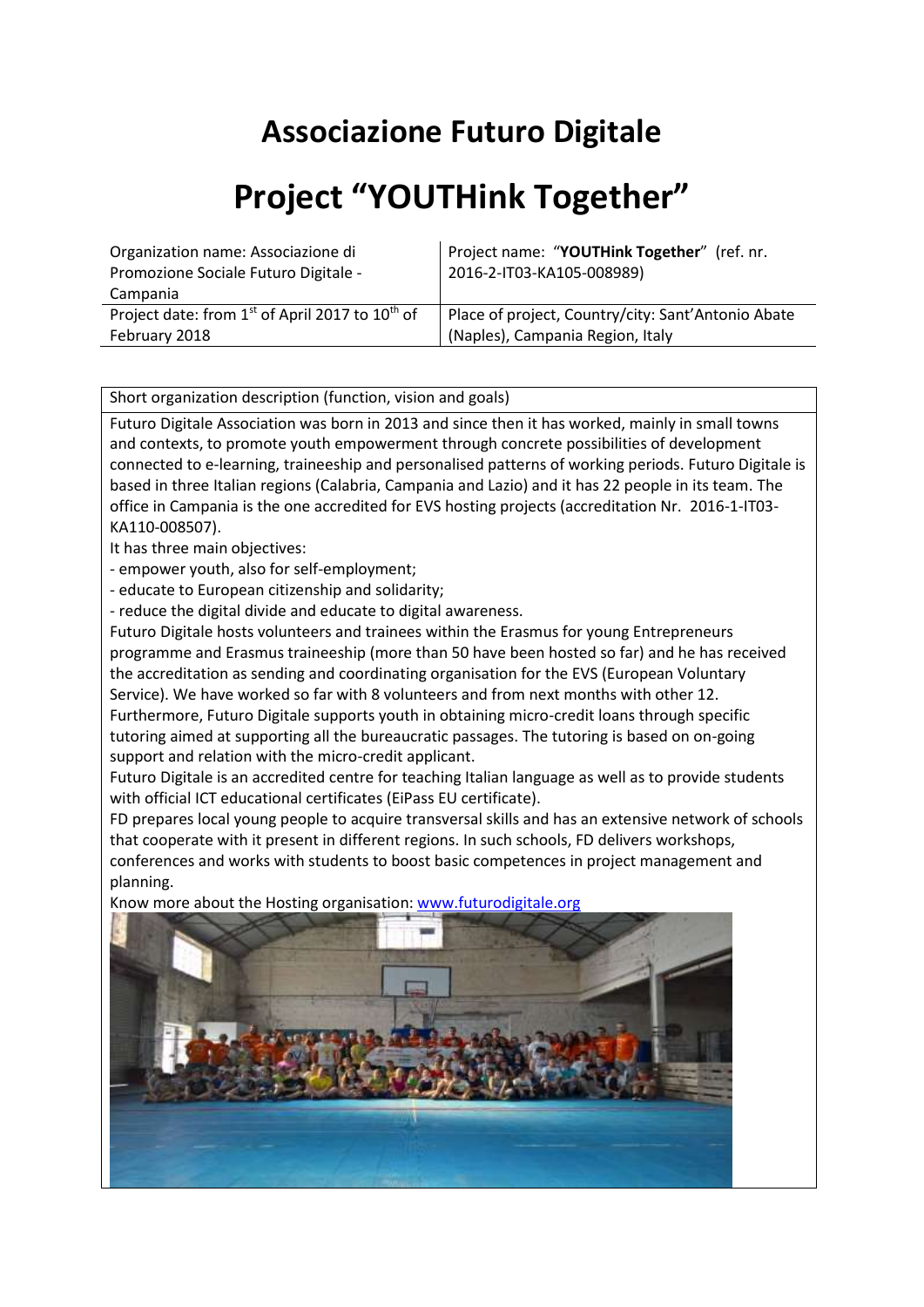## Project summary and main theme *e.g. sport, culture, youth etc.* (goals and tasks)

"YOUTHink Together" is an EVS project focused on putting at the centre the role of volunteers in creating a real shift at local level. The project will be placed in an ex-industrial place in Sant'Antonio Abate (near Naples) converted to cultural and youth activities where a flourishing youth group is growing and the Association Futuro Digitale is located. Such a Center is attended by about 1.000 youngsters per week. The project will involve 2 volunteers (1 from Spain and 1 from Sweden), for a mobility of 10 months. The project has the aim to empower youth at local level through volunteering activities and the engagement of EVS volunteers, in order to better language skills, develop democratic dialogue, learning non-formal educational methods and foster a tolerant and inclusive society. The activities will be focused on youth work, sport, creativity (theatre, recycling, events planning) and NGO management.

Location of most of the activities and venue of the Association's office: <https://www.facebook.com/CpSantaMariaRosaNova/?fref=ts>



Tasks and assignments of the volunteer

The volunteers will be actively involved in different and various tasks. First of all, they will be part of the ordinary activities of Futuro Digitale, such as the participation and organisation of EU and intercultural events, but also on specific projects created for "YOUTHink Together". One of the aim will be their inclusion in the local community, for a bilateral contribution to the social and human growth of the people involved.

The overall calendar will reflect a number of activities referred to the association Futuro Digitale: - Practical work in revamping the ex-industrial structure (some areas are being converted in sports pitches, in theatre places etc.). Volunteers will be working together with the local youth to support them in the local planning & restoration and in the requalification of the building;

- Volunteers will be in charge of creating educational activities on transversal skills (the eight foreseen by EU) both for children and for youth, in order to prepare them on Erasmus plus programme, as well as supporting them in their social empowerment referred to employability and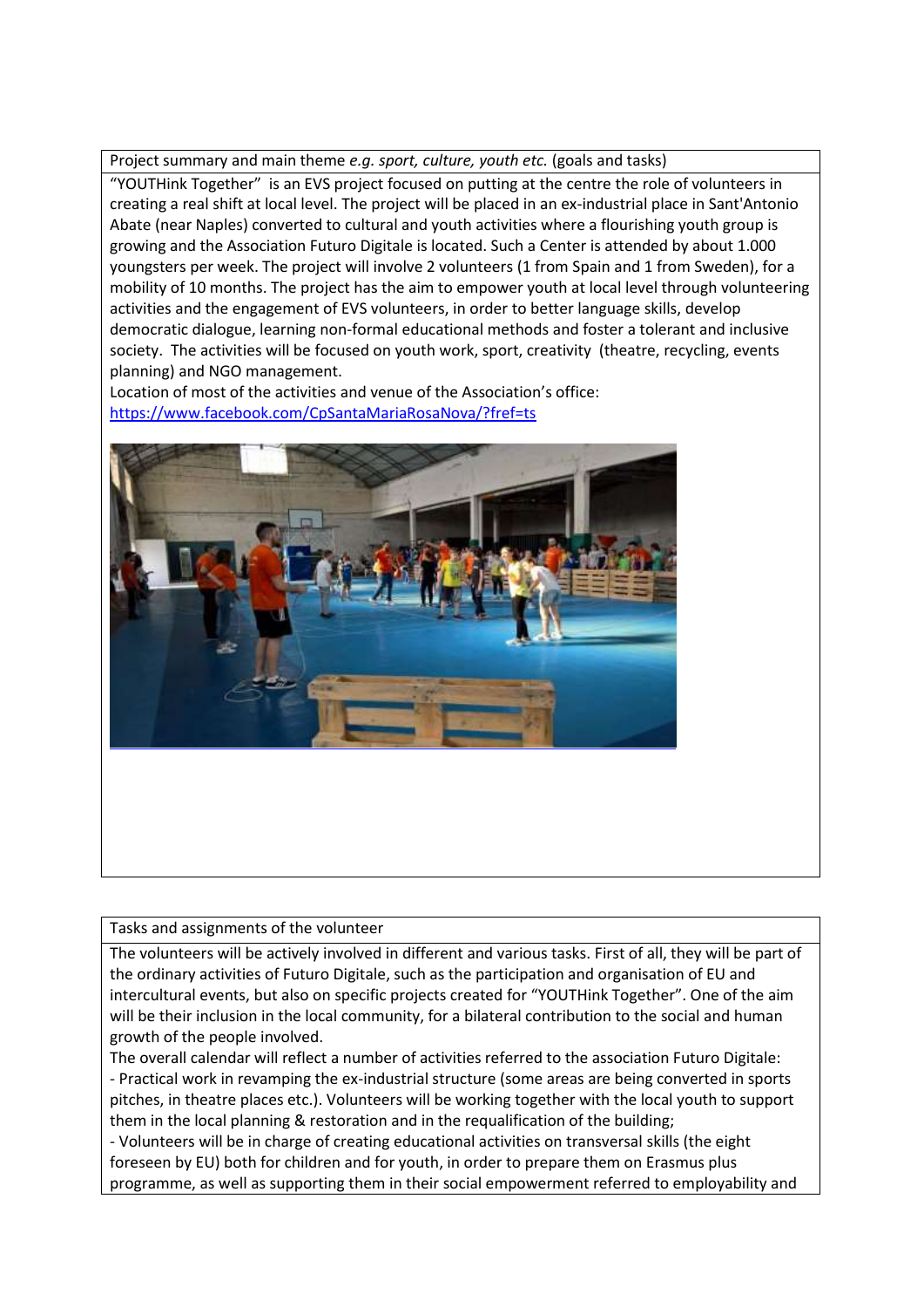entrepreneurship.

- Volunteers will have to steer educational activities together with local youth workers such as workshops, info days, school meetings, theatre activities etc. A lot of events will take place during the 10 months of the project: Move Week, Europe Day, OroRosso (a festival about traditional foods), Volunteering Day, Multiliguism Forum, etc. Futuro Digitale carries out these events every year, but the contribution of the EVS volunteers can be a real added value to innovate them.

- Volunteers will organise linguistic activities through language cafes in order to support local youth to acquire better language skills both in English and in the volunteers' native language.

- Volunteers will have to back also Futuro Digitale's activities, such as networking (offline and online), conference organisation, project writing and revamping of digital documents.

- Volunteers will participate to the local democratic meetings which are regularly held by the local associations. Futuro Digitale is part of the NGO local forum. Volunteers will learn and understand how to cooperate with other associations and how to act in a democratic society.

- Volunteers will be learning Italian through regular sessions organised by Futuro Digitale. - Volunteers will be formed also in storytelling as they will be working to tell the stories of their EVS as well as to engage other youth to be volunteers through Erasmus plus. They will be formed by Futuro Digitale in how to tell stories and how to use digital tools to better express themselves. The dissemination activities will be focused on a strategy of digital storytelling and organisation of offline events for the community. An important part of the project will be referred to the preparation and follow-up.

A very important a huge space will be offer to the implementation of a personal project created by the volunteer him/herself.

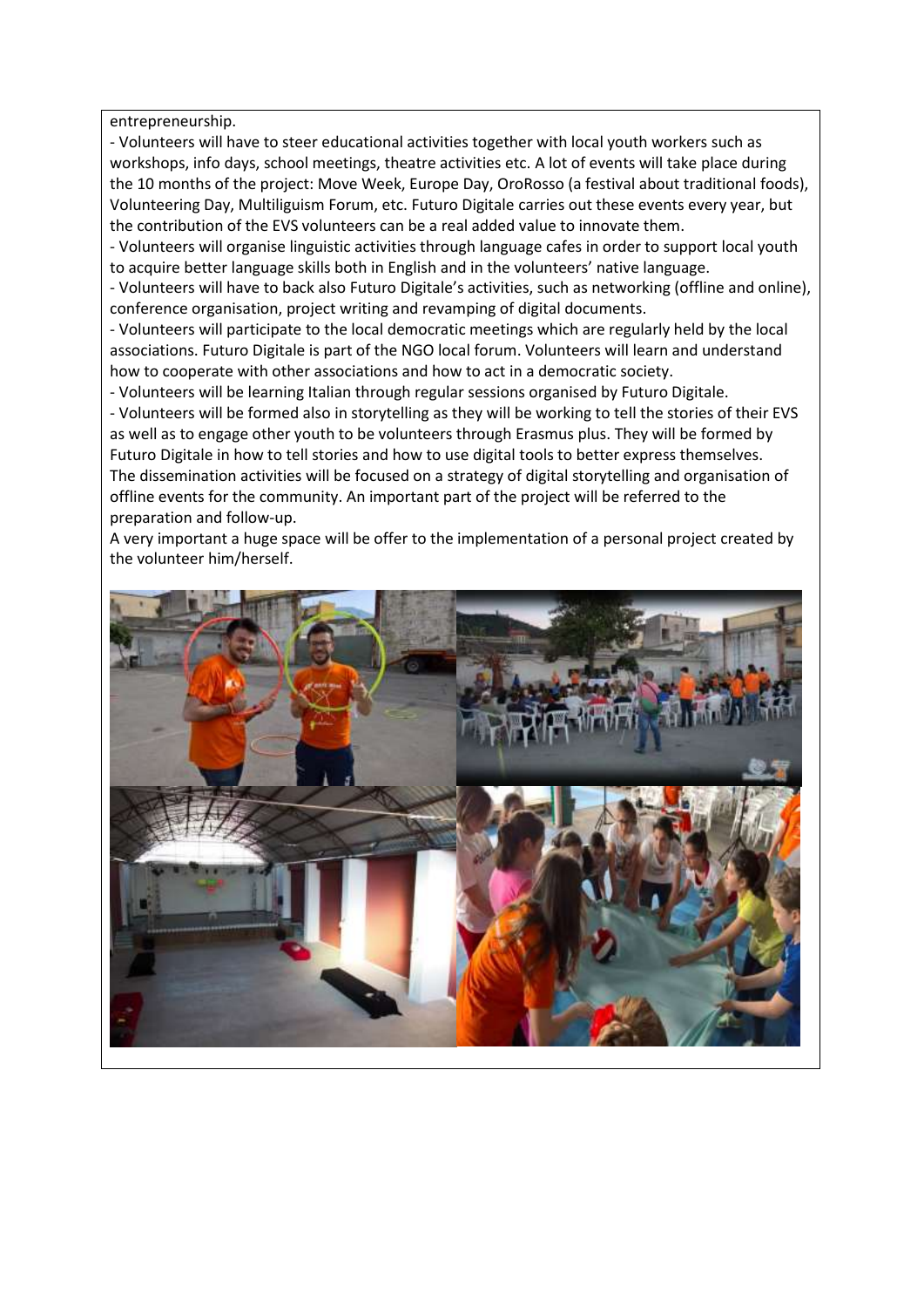Venues and possible leisure activities (City, restaurants, landmarks etc.)

The project will take place in Southern Italy, in the Campania Region. Campania is one of the best Italian Regions, rich of attractions from historical, naturalistic, monumental and gastronomic points of view. In 2016 the Region has been the one that had the best trend in terms of tourism and visits. The city is in the center of a lot of places of interest, such as: Pompeii (5 km), Sorrento (30 km), Naples (40km), Amalfi Coast (30 km) and many other wonderful places.

At the same time, the town itself can offer interesting attractions, mainly referred to the gastronomic and social heritage. In order to have a nice overview on Sant'Antonio Abate, look at this videos, created by the group of young videomakers called "Lobster" (you can select the subtitles in English in the video options): [https://www.youtube.com/watch?v=KsOt\\_tDTihY](https://www.youtube.com/watch?v=KsOt_tDTihY)

The city and its surroundings are full of typical restaurants and pizzerias. A pizza margherita costs only 3 €.

Futuro Digitale, as part of the Local Forum of Associations, can provide a lot of opportunities for being part of the many social, cultural and leisure initiatives led by the organisations based in the town.

Accommodation (i.e. housing), language lessons, food- and pocket money

The volunteers will be accommodated in an indipendent apartment with a wonderful view on the Vesuvius. The apartment is at the second floor, furnished of everything, with two bedrooms (+ one that can be used if we will host interns), one bathroom, one kitchen/living room. Futuro Digitale will provide bicycles for the volunteers, so they can reach the venue(s) of the activities in few minutes and in a sustainable way  $\odot$ 

As regards the food allowance, each volunteer will receive a weekly amount of 40€. The life cost in the area is very cheap, so the pocket money (that is given monthly) will be enough to enjoy free time in the city and its surrounding. The pocket money for the EVS in Italy is  $115 \epsilon$  per month. From the beginning of the experience Futuro Digitale will focus on the language course for the volunteers, in order to put them in the condition of communicate with the local people as soon as possible.